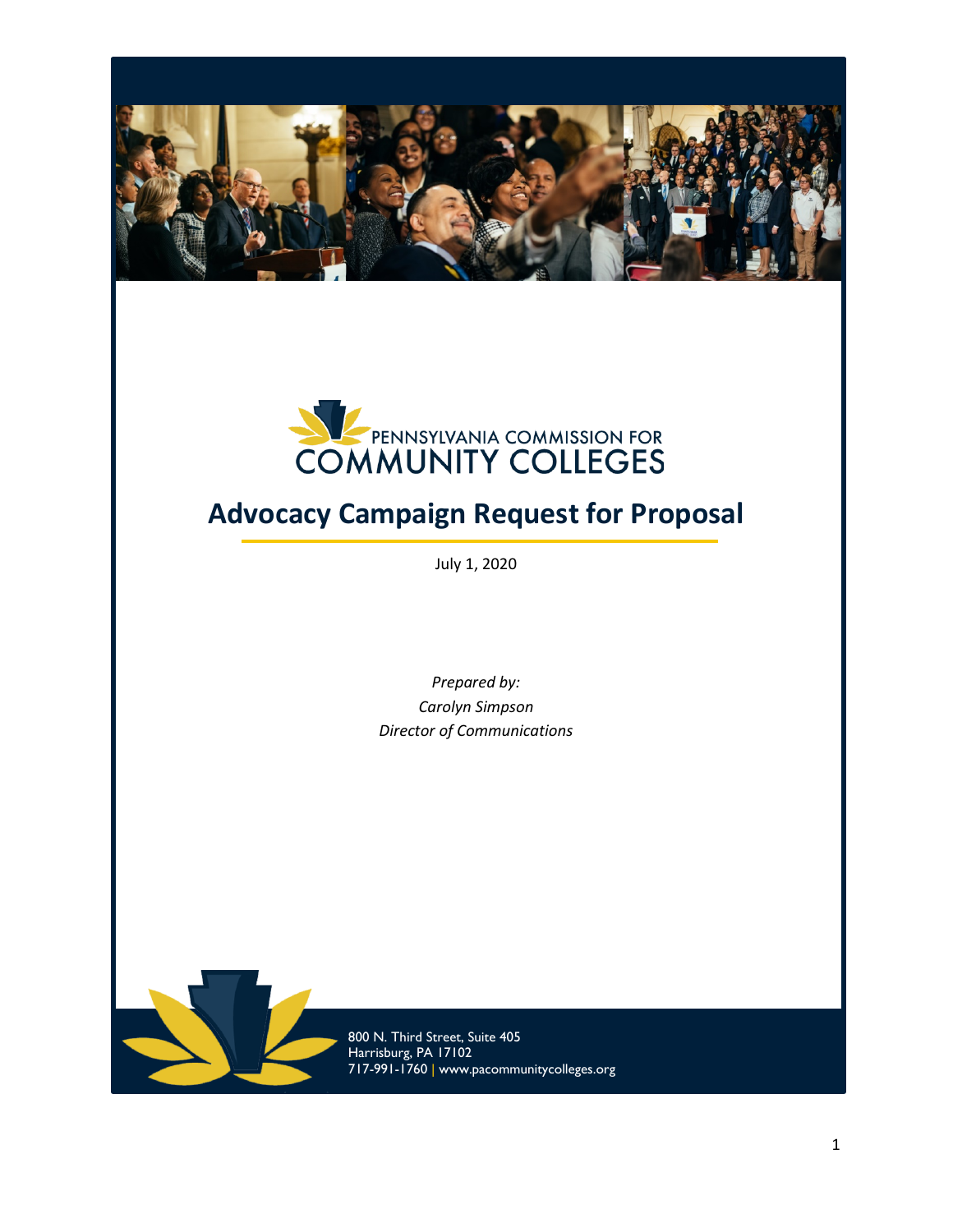

# **About the Pennsylvania Commission for Community Colleges** July 2020

The mission of the Pennsylvania Commission for Community Colleges (PACCC) is to provide statewide leadership for the advancement of Pennsylvania's 14 community colleges.

## **Goals:**

- Increase support among federal and state policymakers, in order to achieve funding and policy goals. The priority is increased state funding.
- **Promote coordinated narratives that increase the visibility, knowledge and influence of** Pennsylvania's community colleges.
- **IDENTIFY And fill gaps in statewide conversations and offer alternatives to campaigns by other** sectors or systems.
- Respond to and develop solutions for threats to higher education.

## **Primary Audiences:**

- **Member Colleges, Including Presidents and Trustees**
- **Local and Statewide Government Officials**
- **Related Associations**
- **Members of the Media**
- Other Advocates for Higher Education/Community Colleges in Pennsylvania
- **Business and Community Leaders**

## **Key Messaging, for the purpose of this proposal:**

- Pennsylvania community colleges are key to the Commonwealth's post-pandemic economic recovery, playing a critical role in reskilling and upskilling Pennsylvania's displaced workers.
- **Pennsylvania community colleges offer quality education and training programs that are** affordable, accessible and accelerated.
- Collectively, Pennsylvania's community colleges work with more than 1,800 workforce partners across the Commonwealth to identify gaps in skills training and develop programs that prepare workers for these in-demand, family-sustaining careers.
- **Pennsylvania community colleges are committed to access and equity, from workforce training,** to transfer students in preparation for higher education.
- In 2016-2017, the 14 Pennsylvania community colleges and their students added \$13.6 billion in income to the Commonwealth's economy, approximately two percent of the total gross state product.
- **\*** Further background and facts are available [here.](https://bit.ly/PACOVIDEd)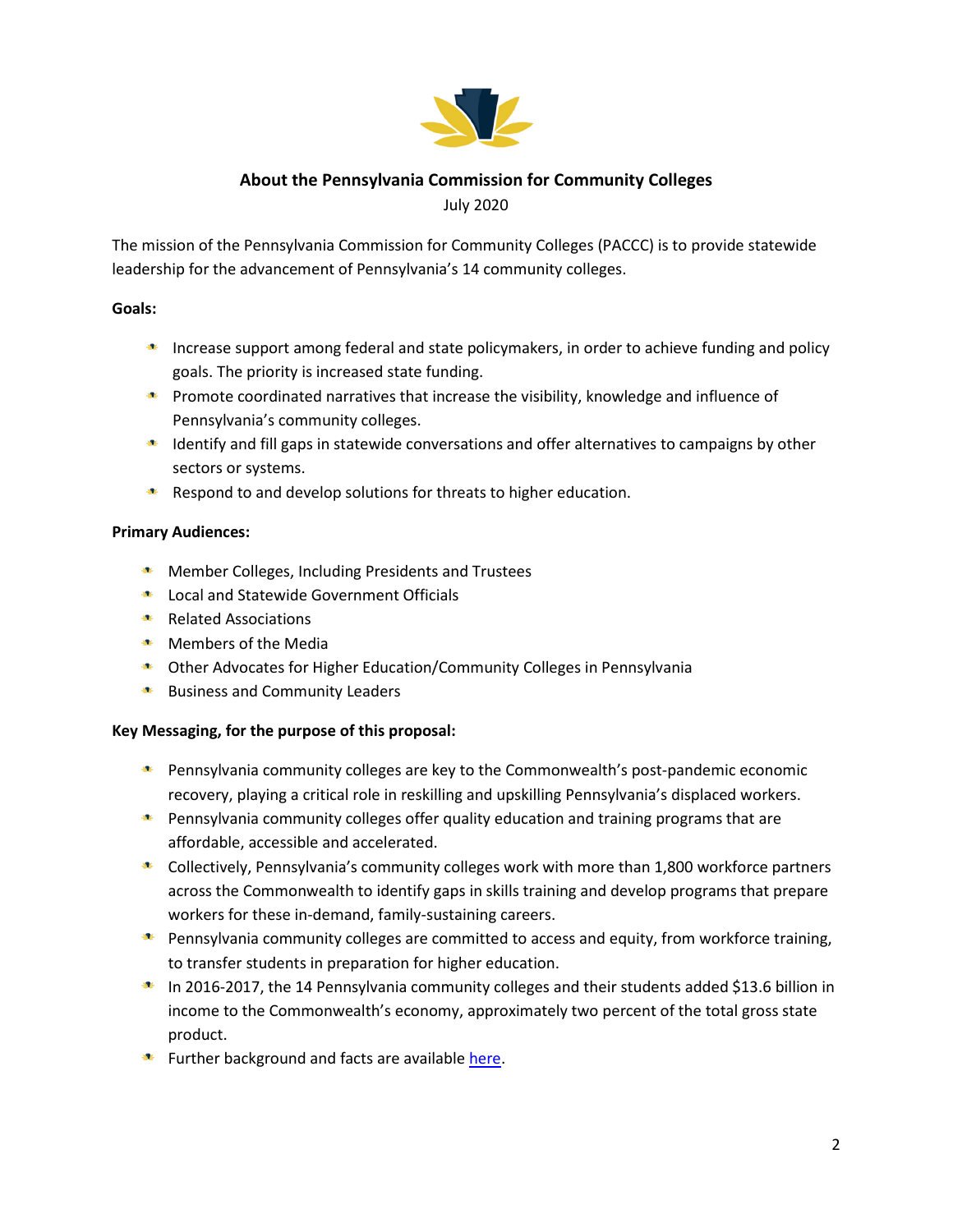

# **Marketing & Advocacy Proposal**

July 2020

The Commission will contract a successful firm or individual to conceptualize, develop and produce a series of videos and graphics for use by the Commission and its member colleges. Project deliverables may be adapted by the Commission or its 14 member colleges for use in individual or joint media buys, social media or digital marketing campaigns, event presentations and other promotional opportunities.

Based on the proposals received, the Commission will move forward with up to four deliverables.

## **Deliverables:**

- **Create Pennsylvania-specific community college marketing video that can be used by any, or all,** of the 14 community colleges in the Commonwealth.
	- 1. Envision, write, produce and edit a short video, approximately 30 seconds to a minute in length, promoting the value of community college education and training programs.
	- 2. The primary audiences for this video are prospective students and their parents, with the goal of increased enrollment at community colleges.
	- 3. To minimize production costs, allow for quicker turnaround and offer consistency across produced materials, a video comprised solely of animated graphics with a single narrator may be preferred.
	- 4. The final video will be provided in a format that can be edited by the Commission or its member colleges.
- **Create Pennsylvania-specific community college advocacy video that highlights the importance** of community colleges to the economy.
	- 1. Envision, write, produce and edit a short video, approximately 30 seconds to a minute in length, that showcases how critical community colleges are to Pennsylvania's economy.
		- Specifically, the Commission would like to focus on how community colleges can retrain or upskill the more than two million Pennsylvanians who have filed for unemployment since March 2020.
	- 2. The primary audiences for this video are federal, state and local elected officials, with the goal of securing additional funding for community colleges.
	- 3. To minimize production costs and offer consistency across produced materials, animated graphics with a single narrator may be preferred.
	- 4. An example of the content sought by the Commission is availabl[e here.](https://www.icloud.com/attachment/?u=https%3A%2F%2Fcvws.icloud-content.com%2FB%2FASpXhh1pKKES5PxLAPiPY8d5X1vDARph0mgO63rilHD7hJZ8WaP5Ynhz%2F%24%7Bf%7D%3Fo%3DAsefqYsnaHWPfimUVdAUtR6ThShshl2XJkpyjYCoTbUs%26v%3D1%26x%3D3%26a%3DCAoglWYkKUX6YOuchhY-XeDYORMukdxmKAoJuuBW1NMYJAQSdxC-q-C9rC4YvrvbkbYuIgEAKggByAD_WzE7g1IEeV9bw1oE-WJ4c2omtoL7OXqQJT0UpfTIyBguG9hcA1AZbHt0iyZ5IpePzUy09w0eLshyJk1dn1V8A0tqtnaRX7fhFoNkL2ph6GMBR2LfCEcHG-doAjRkr5Dw%26e%3D1595080629%26fl%3D%26r%3D357B40D3-F567-43EF-B8D1-82383A9535A6-1%26k%3D%24%7Buk%7D%26ckc%3Dcom.apple.largeattachment%26ckz%3D1F79180B-A73A-405B-8367-5C2CE7307B1D%26p%3D60%26s%3DtPbszXlhThuKVg9LjAyaYLueFcc&uk=4_pA2s82kkllIhqJWaQ9yg&f=TACC_BBH_Final_1080p.mp4&sz=91619076)
	- 5. The final video will be provided in a format that can be edited by the Commission or its member colleges.
- **Create a series of graphics for use in print advertisement, social media campaigns or other** spaces that support the student marketing and legislative advocacy videos.